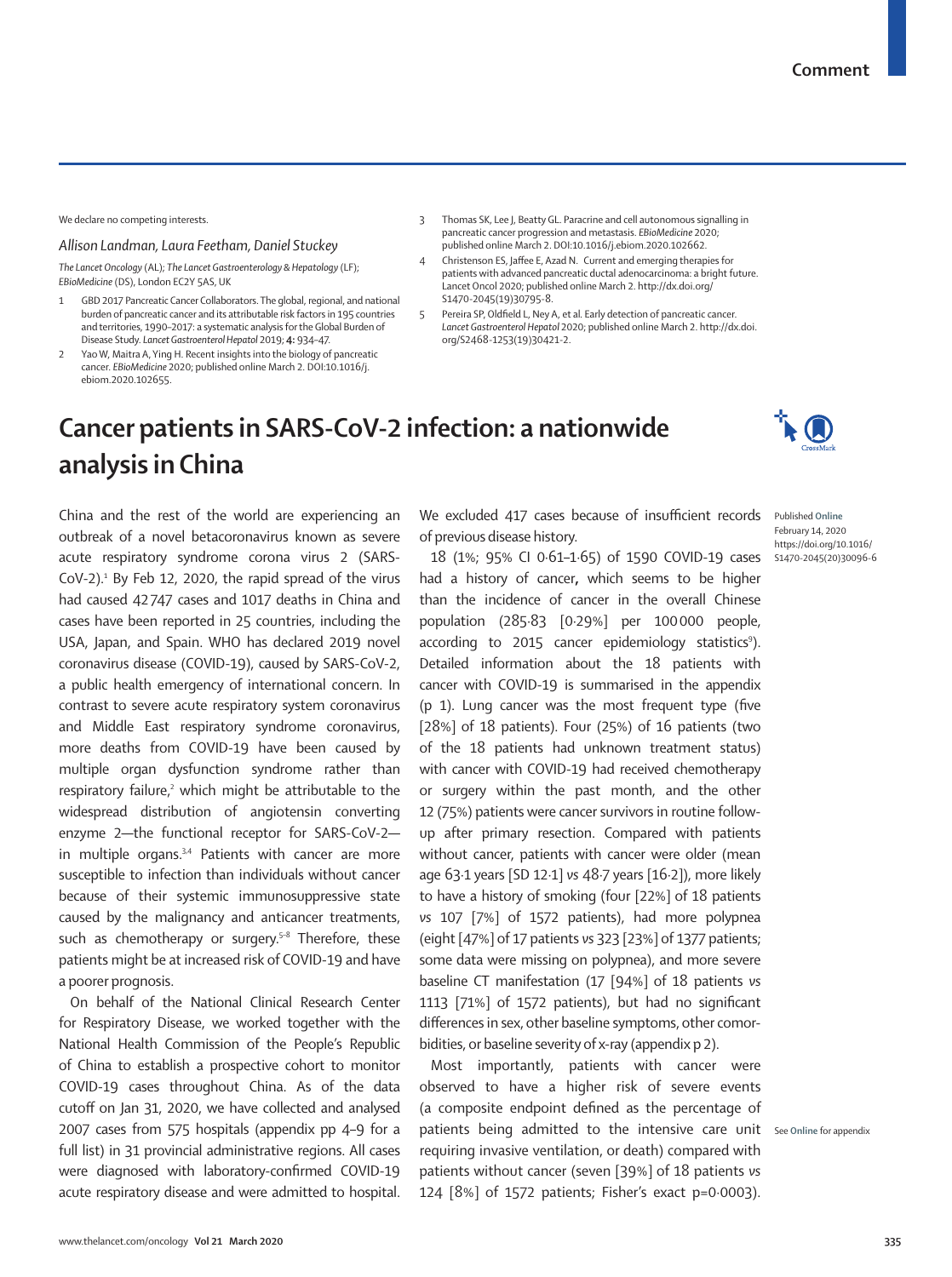



We observed similar results when the severe events were defined both by the above objective events and physician evaluation (nine [50%] of 18 patients *vs* 245 [16%] of 1572 patients; Fisher's exact p=0·0008). Moreover, patients who underwent chemotherapy or surgery in the past month had a numerically higher risk (three [75%] of four patients) of clinically severe events than did those not receiving chemotherapy or surgery (six [43%] of 14 patients; figure). These odds were further confirmed by logistic regression (odds ratio [OR] 5·34, 95% CI 1·80–16·18; p=0·0026) after adjusting for other risk factors, including age, smoking history,

and other comorbidities. Cancer history represented the highest risk for severe events (appendix p 3). Among patients with cancer, older age was the only risk factor for severe events (OR 1·43, 95% CI 0·97–2·12; p=0·072). Patients with lung cancer did not have a higher probability of severe events compared with patients with other cancer types (one [20%] of five patients with lung cancer *vs* eight [62%] of 13 patients with other types of cancer; p=0·294). Additionally, we used a Cox regression model to evaluate the time-dependent hazards of developing severe events, and found that patients with cancer deteriorated more rapidly than those without cancer (median time to severe events 13 days [IQR 6–15] *vs* 43 days [20–not reached]; p<0·0001; hazard ratio 3·56, 95% CI 1·65–7·69, after adjusting for age; figure).

In this study, we analysed the risk for severe COVID-19 in patients with cancer for the first time, to our knowledge; only by nationwide analysis can we follow up patients with rare but important comorbidities, such as cancer. We found that patients with cancer might have a higher risk of COVID-19 than individuals without cancer. Additionally, we showed that patients with cancer had poorer outcomes from COVID-19, providing a timely reminder to physicians that more intensive attention should be paid to patients with cancer, in case of rapid deterioration.

Therefore, we propose three major strategies for patients with cancer in this COVID-19 crisis, and in future attacks of severe infectious diseases. First, an intentional postponing of adjuvant chemotherapy or elective surgery for stable cancer should be considered in endemic areas. Second, stronger personal protection provisions should be made for patients with cancer or cancer survivors. Third, more intensive surveillance or treatment should be considered when patients with cancer are infected with SARS-CoV-2, especially in older patients or those with other comorbidities.

We declare no competing interests. This study was approved by the ethics committee of the First Affiliated Hospital of Guangzhou Medical University. We thank all medical staff who are fighting against this public crisis. We also thank the hospital staff (see appendix pp 4–9 for a full list) for their efforts in collecting patient data. This study is supported by the China National Science Foundation (grant no 81871893) and the Key Project of Guangzhou Scientific Research Project (grant no 201804020030).

*Wenhua Liang†‡, Weijie Guan†, Ruchong Chen†, Wei Wang†, Jianfu Li, Ke Xu, Caichen Li, Qing Ai, Weixiang Lu, Hengrui Liang, Shiyue Li, \*Jianxing He‡* **drjianxing.he@gmail.com**